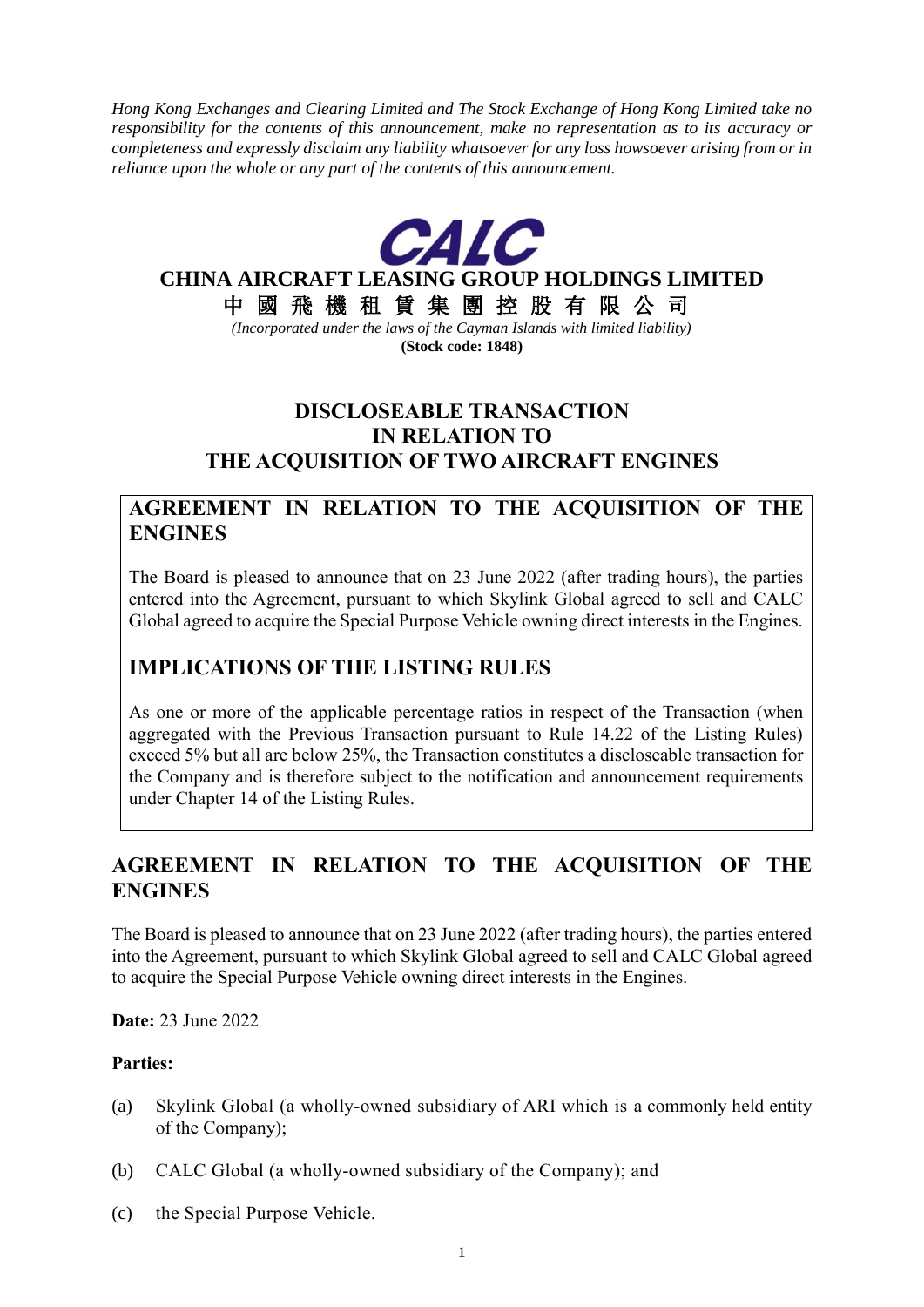**Assets to be acquired:** the Special Purpose Vehicle owning direct interests in the Engines.

#### **Consideration:**

The Consideration for the acquisition of the Engines is US\$8.3 million (equivalent to approximately HK\$64.7 million) which will be paid by CALC Global upon completion.

Based on the rolling encumbered valuation of the Engines of approximately US\$9.1 million (equivalent to approximately HK\$70.9 million) (obtained from an independent appraiser), the Consideration payable by CALC Global to Skylink Global represents a discount of approximately 9% against the valuation of the Engines.

The Board considers that the Consideration was determined on an arm's length basis upon negotiation in accordance with the Group's customary business practices, taking into account the valuation of the relevant Engines and the terms and conditions of the Transaction as a whole and with reference to market conditions.

#### **Completion:**

It is estimated that completion of the Agreement will take place by the end of June 2022.

#### **Source of funding:**

The Consideration will be settled from the Group's internal resources and/or the proceeds of loans or other borrowings by the Group.

#### **Financial information of the Special Purpose Vehicle:**

Set out below are net profits of the Special Purpose Vehicle for the two financial years immediately preceding the Transaction:

| For the financial year<br>ended | Net profit before taxation                               | Net profit after taxation                              |
|---------------------------------|----------------------------------------------------------|--------------------------------------------------------|
| 31 December 2020                | $US$15,938$ (equivalent to<br>approximately HK\$124,157) | US\$11,954 (equivalent to<br>approximately HK\$93,122) |
| 31 December 2021                | US\$7,824 (equivalent to<br>approximately HK\$60,949)    | US\$5,868 (equivalent to<br>approximately HK\$45,712)  |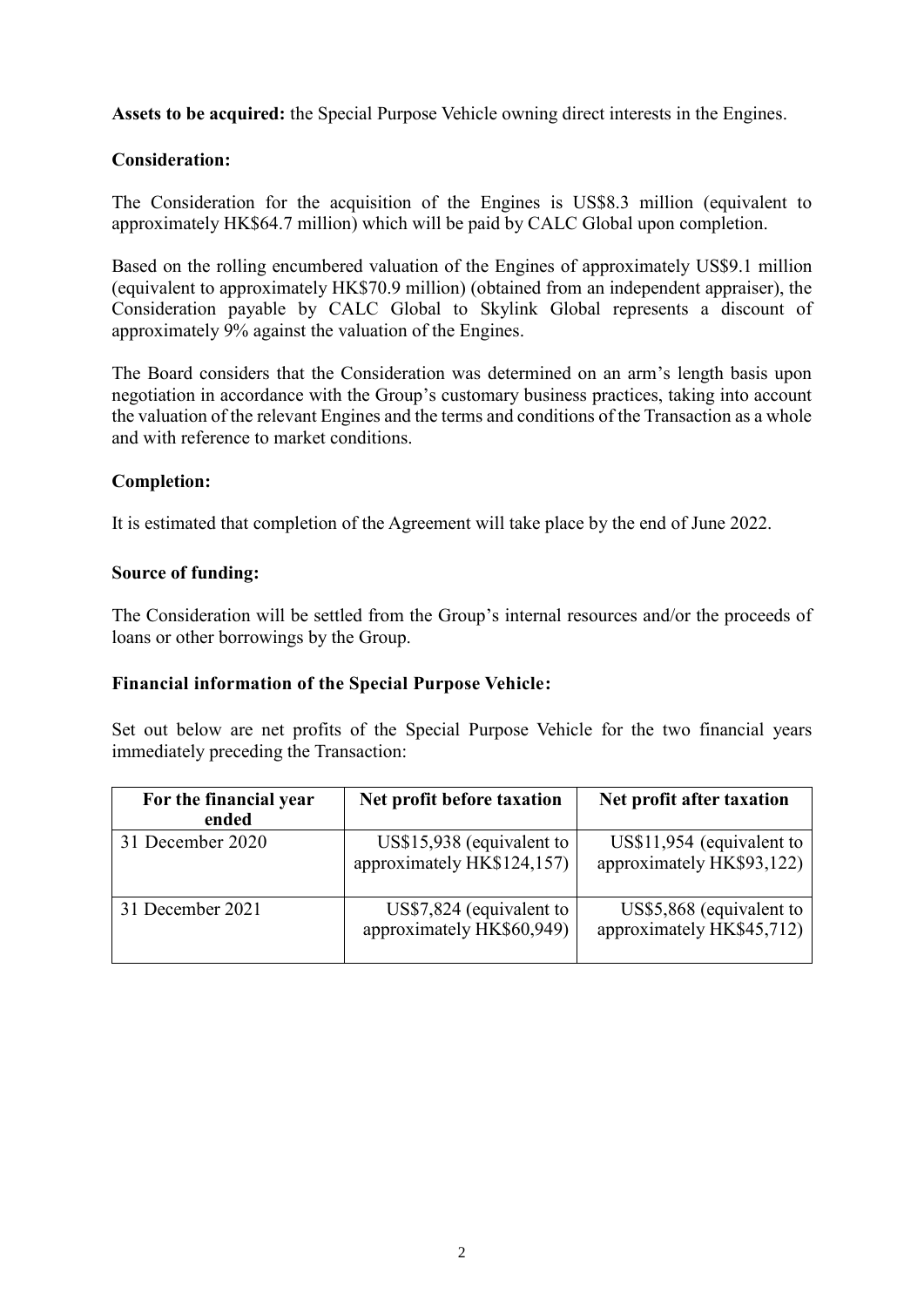# **INFORMATION ABOUT THE PARTIES**

CALC Global is an investment holding company and a wholly-owned subsidiary of the Company.

The Group is a leading full value chain aircraft solutions provider. Its scope of business includes regular operations such as aircraft leasing, purchase and leaseback, portfolio trading and asset management, as well as value-added services such as fleet planning, fleet upgrade, aircraft maintenance, repair and overhaul, aircraft disassembling and recycling, and aircraft component trading.

The Special Purpose Vehicle is a wholly-owned subsidiary of Skylink Global as at the date of this announcement. The only business of the Special Purpose Vehicle is the leasing of the Engines.

Skylink Global is an investment holding company and a wholly-owned subsidiary of ARI.

ARI is indirectly held by the Company, Sky Cheer International Limited (an independent third party), Friedmann Pacific Asset Management Limited (one of the substantial shareholders of the Company) and China Everbright Limited (one of the substantial shareholders of the Company) as to 48%, 20%, 18% and 14% respectively. ARI is therefore a commonly held entity of the Company.

## **REASONS FOR AND BENEFITS OF ENTERING INTO THE TRANSACTION**

Aircraft and component trading (including engines) is in the ordinary course of business of the Group, which has aircraft full value chain operational strength. The Engines acquired through the Transaction are currently leasing to an overseas airline client with reasonable return, which further enriches the Group's asset portfolio and facilitates the Group to broaden its business cooperation and deepen its long-term cooperative relationship with the overseas airline client, and continue to enhance its full value chain asset management capability.

The Board has confirmed that (1) the Transaction is entered into by the Company in its ordinary and usual course of business and on normal commercial terms; (2) the Transaction will have no material adverse impact on the Company's operations and financial position; and (3) the terms of the Transaction are fair and reasonable and in the interests of the Company and the Shareholders as a whole.

# **IMPLICATIONS OF THE LISTING RULES**

As one or more of the applicable percentage ratios in respect of the Transaction (when aggregated with the Previous Transaction pursuant to Rule 14.22 of the Listing Rules) exceed 5% but all are below 25%, the Transaction constitutes a discloseable transaction for the Company and is therefore subject to the notification and announcement requirements under Chapter 14 of the Listing Rules.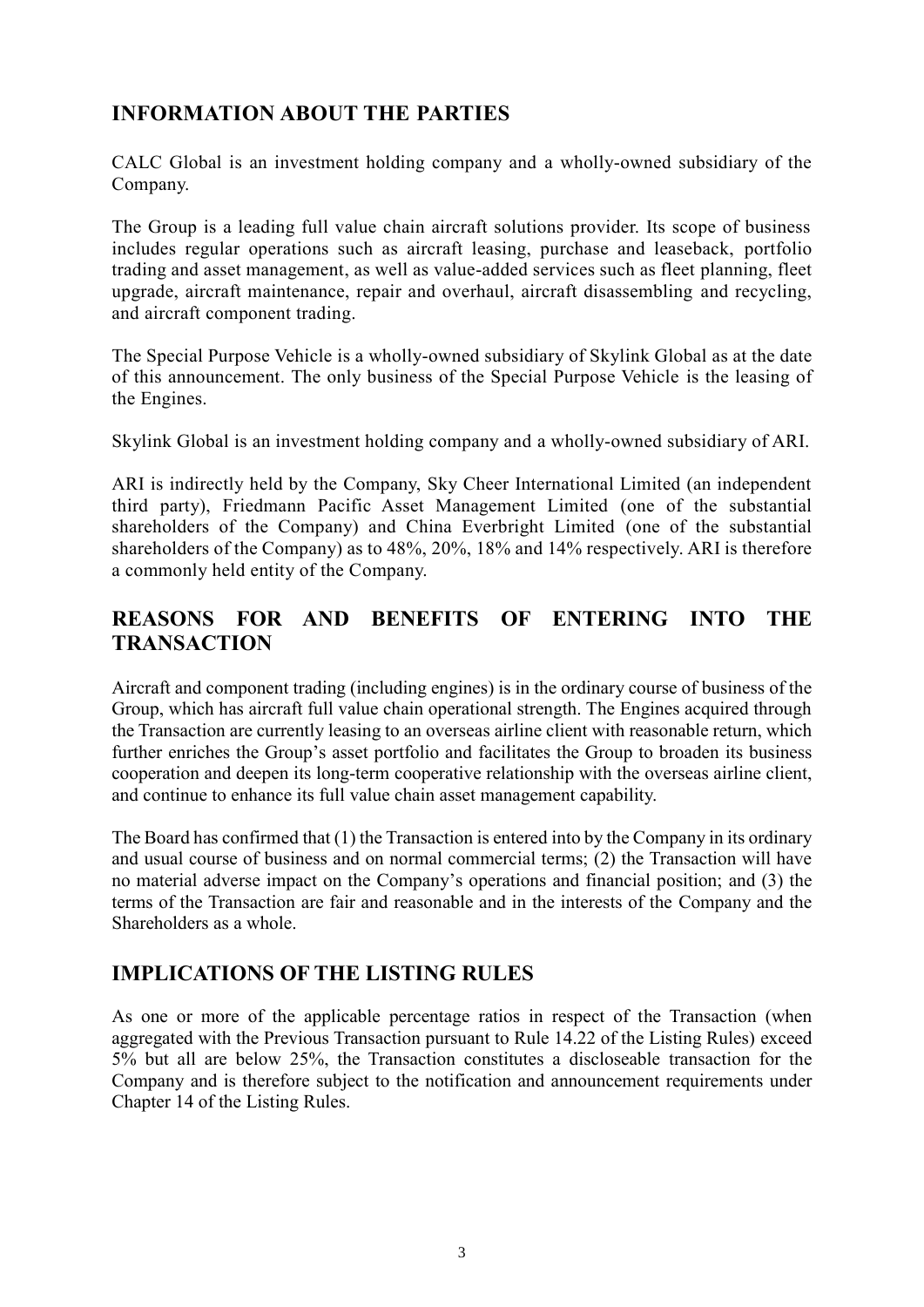# **DEFINITIONS**

In this announcement, the following expressions shall (unless the context otherwise requires) have the following meanings:

| "Agreement"            | the agreement entered into among Skylink Global, CALC<br>Global and the Special Purpose Vehicle on 23 June 2022,<br>pursuant to which Skylink Global agreed to sell and CALC<br>Global agreed to acquire the Special Purpose Vehicle<br>owning direct interests in the Engines |
|------------------------|--------------------------------------------------------------------------------------------------------------------------------------------------------------------------------------------------------------------------------------------------------------------------------|
| "ARI"                  | Recycling International Limited,<br>Aircraft<br>a<br>company<br>incorporated in the Cayman Islands with limited liability and a<br>commonly held entity of the Company                                                                                                         |
| "Board"                | the board of Directors                                                                                                                                                                                                                                                         |
| "CALC Global"          | CALC Global Leasing Limited, a company incorporated in<br>Ireland with limited liability and a wholly-owned subsidiary<br>of the Company                                                                                                                                       |
| "commonly held entity" | has the meaning ascribed to it under Rule 14A.27 of the<br><b>Listing Rules</b>                                                                                                                                                                                                |
| "Company"              | China Aircraft Leasing Group Holdings Limited (中國飛機租<br>賃集團控股有限公司), an exempted company incorporated<br>in the Cayman Islands with limited liability, the shares of<br>which are listed on the Main Board of the Stock Exchange                                                |
| "Consideration"        | the actual consideration payable by CALC Global to Skylink<br>Global for the acquisition of the Special Purpose Vehicle                                                                                                                                                        |
| "Directors"            | the directors of the Company                                                                                                                                                                                                                                                   |
| "Engines"              | two IAE V2533E-A5 engines with leases attached                                                                                                                                                                                                                                 |
| "Group"                | the Company and its subsidiaries                                                                                                                                                                                                                                               |
| <b>"HK\$"</b>          | Hong Kong dollars, the lawful currency of Hong Kong                                                                                                                                                                                                                            |
| "Hong Kong"            | the Hong Kong Special Administrative Region of the People's<br>Republic of China                                                                                                                                                                                               |
| "Listing Rules"        | the Rules Governing the Listing of Securities on the Stock<br>Exchange                                                                                                                                                                                                         |
| "percentage ratio(s)"  | has the meaning ascribed to it under Rule 14.07 of the Listing<br>Rules                                                                                                                                                                                                        |